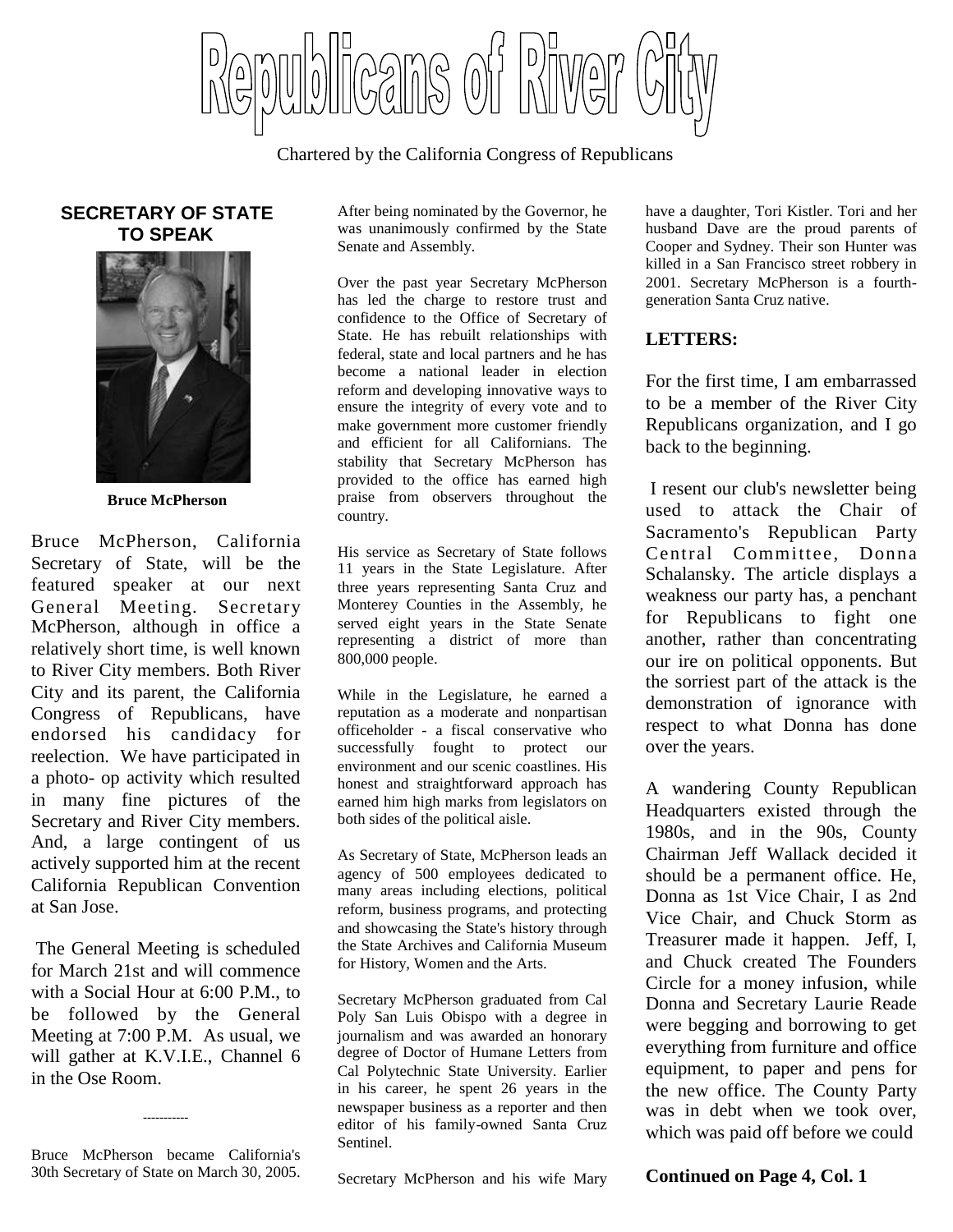

Honorable Dave Cox

#### **AUDIT OF ROB REINER'S FIRST FIVE COMMISSION**

Last week I asked the Joint Legislative Audit Committee to approve an audit of the California First Five Commission's spending practices and contracting procedures.

The First Five Commission was created by Proposition 10, which was passed by the voters in 1998. It added a tax on cigarettes of 50 cents per pack and directed the funds to be used for anti-smoking programs, health care, child care and various other items.

Recent news reports revealed that the Commission awarded a no-bid contract to a public relations firm that over the life of the contract is expected to have a total value of \$62 million. The Commission later awarded a contract expected to be worth \$169.5 million through 2007 to an advertising firm that was "highly recommended" by the Commission's Chairman Rob Reiner in a bidding process heavily weighted in favor of that firm. Moreover, these same firms working for the First 5 Commission, both of which had previously worked on the Proposition 10 campaign, were also being paid by the Proposition 82 campaign to qualify and pass the "Preschool for All" initiative on the

June ballot.

Finally, news reports indicate that last year, the Commission spent \$23 million on "Preschool for All" advertisements that ran from November to mid-January, making it one of the largest state-funded advertising campaigns ever in California. During this same time period, Mr. Reiner's paid political consultants worked to qualify his Universal Pre-School for All Initiative. In January, the Chairman of the State Commission announced that his "Preschool for All," ballot initiative had qualified for the June ballot as Proposition 82. This has raised allegations of self dealing and use of state resources for an initiative campaign.

I felt that this questionable use of taxpayer funds on a public relations program at the same time initiative petitions were being circulated violates the spirit, if not the letter, of the law that prohibits the use of public funds on political activities.

The request to audit the funds is based on similar circumstances that the committee acted on in the past to examine whether former Secretary of State Kevin Shelley was accused of misusing public funds, and the Insurance Committees of both houses used when former Insurance Commissioner Chuck Quackenbush was accused of using public funds for personal and political purposes. I felt that this situation justified a similar inquiry. My hope is that the State Auditor will determine the facts and ensure that tax dollars are used in an appropriate manner.

My audit request is now bipartisan, as Assembly Majority Leader Dario Frommer has added his name.

Editor Note: The program faces an audit and the Sacramento County District Attorney will also investigate.

#### **ON THIS DATE IN HISTORY**

March 1, 1875 – Civil Rights Act of 1875, guaranteeing access to public accommodations without regard to race, signed by Republican President U. S. Grant; passed with 92% Republican support over 100% Democrat opposition.

March 3, 1865 – Republican Congress establishes Freedmen's Bureau to provide health care, education, and technical assistance to emancipated slaves.

March 5, 1875 - Blanche Bruce (R-MS) becomes the first African-American to serve a full term in the U. S. Senate; in 1879 he was the first African-American to preside over the Senate.

March 6, 1857 – Republican Supreme Court Justice John McLean issues a strenuous dissent from a decision by 7 Democrats in the infamous Dred Scott case that African-Americans had no rights "which any white man was bound to respect.".

March 7, 1965 – Police under the command of Democrat Governor George Wallace attacked African-Americans demonstrating for voting rights in Selma, AL.

March 9, 1926 – Republican Bertha K. Landes elected Mayor of Seattle; first woman to be mayor of a U. S. city.

March 12, 1956 – Ninety-seven Democrats in Congress condemn the Supreme Court's decision in Brown v. Board of Education and pledge to continue segregation.

March 20, 1854 – Opponents of Democrats' pro-slavery policies meet in Ripon, Wisconsin to establish the Republican Party.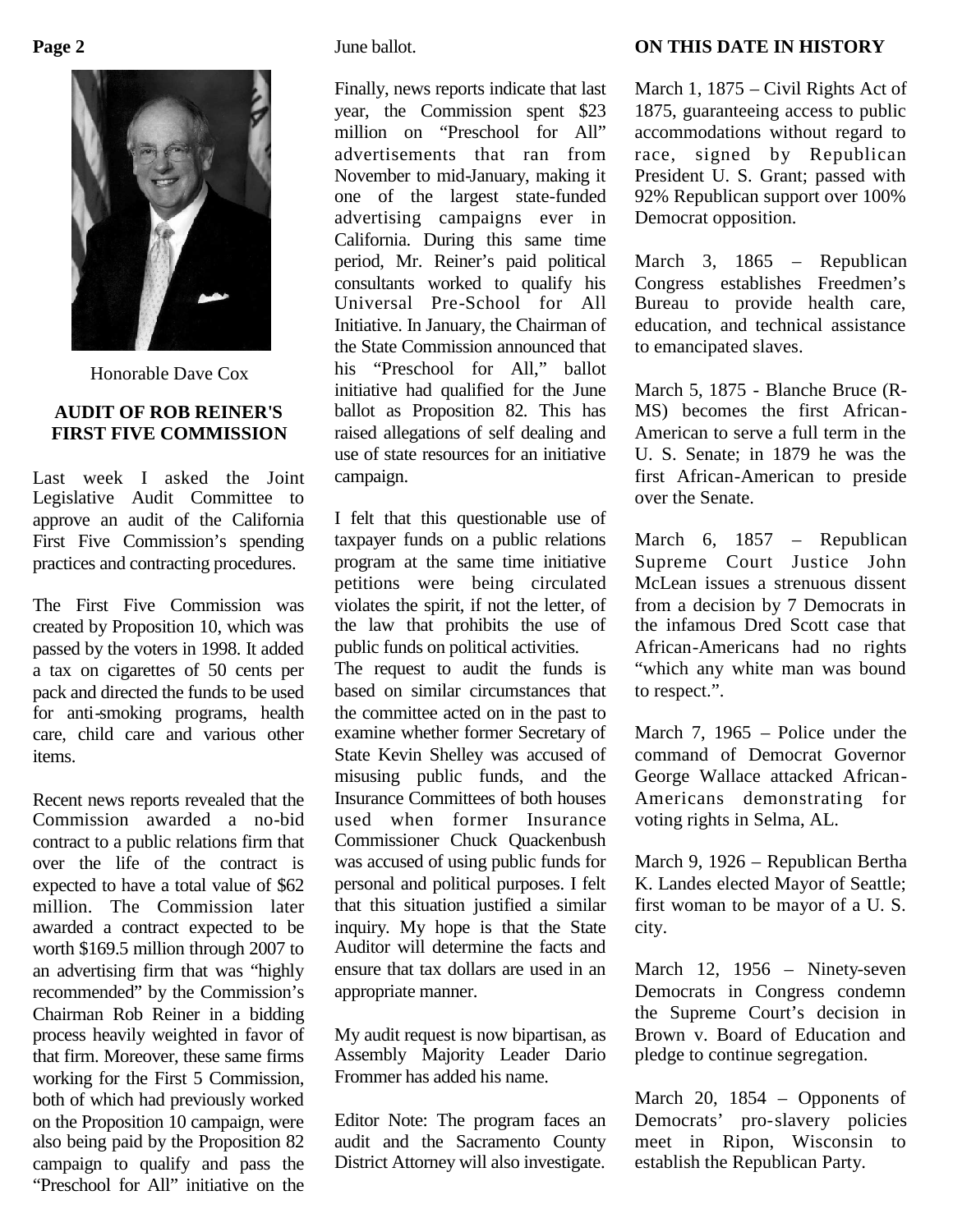**Page 3**



The Honorable Roger Niello

Pay-as-you-go Plan Necessary for Infrastructure

#### By Roger Niello

In a recent column, I praised Governor Schwarzenegger's plan to invest in our state's crumbling infrastructure. And while I will continue to support making infrastructure a high priority, I cautioned in that article that we should be careful with the use of bonded indebtedness as the preferred financing method. While some bonding can be an accepted form of funding for long-term infrastructure projects, a pay-as-you-go approach to infrastructure financing should also be part of the equation.

I recently joined my Republican colleagues in the Assembly to coauthor a package of legislation that will enable California to make the necessary improvements to our schools, roads and crumbling levees, without passing along huge piles of debt to future generations.

The first and most important measure in this package is Assembly Constitutional Amendment 27, a modern system. measure that dedicates 1 percent of the general fund for statewide projects starting with the 2007-2008 budget. In later years, when annual budget spending grows by at least \$5 billion, an additional one-half of 1 percent of the general fund, up to a maximum of \$750 million, would be spent on top of the previous year's set-aside. State general fund

spending now currently sits at less than one-half of 1 percent.

The amount of money that ACA 27 can generate is staggering. Using the above formulas and conservative revenue estimates, this plan could generate more than \$35 million for vital projects in a period of only 10 years.

The plan is also fail-safe in the sense that in years when our budget doesn't grow, no increase occurs. Proposition 98, the minimum school guarantee, is fully protected under this plan, as is Proposition 42, the voter approved initiative that dedicates the sales tax revenues on gasoline to road construction.

In addition to this financing mechanism, other legislative solutions will be necessary, including an elimination of the ability of the legislature to suspend Proposition 42, and a measure that I will be authoring granting the authority for design-build contracting. Along with other innovative techniques such as publicprivate partnerships, we can rebuild California.

Fifty years ago, Democrats and Republicans alike understood the importance of planning for California's future. Back then, bipartisan lawmaking and creative solutions were the order of the day. Both sides worked together to devote a portion of the general fund for statewide projects that would have a lasting legacy – world-class state universities, new highways and a modern statewide water delivery In fact, Democrat and Republican Governors and Democrat and Republican legislatures spent upwards of 6 percent or more of General Fund revenues building for California's future. Without that foresight, we wouldn't have the State Water Project, the state highway system, or the UC and CSU systems we have today.

As I have discussed in previous columns, while California's population has grown larger and more complex, our long-term needs have unfortunately been on the back burner in the Legislature. Over the last two years alone, spending has grown dramatically, but only a tiny percentage has been dedicated to infrastructure. As a result, many of our roads now stand in gridlock, our levees are deteriorating, and our water delivery systems are inadequate for current and future demands. We can no longer avoid planning for California's future.

The "pay as you go" approach is the fiscally responsible way to pay for infrastructure without incurring billions of dollars in unnecessary interest payments or raising taxes and fees on working families. It is not intended to take the place of Governor Schwarzenegger's proposed bond measures, but will finance half of his bond proposal (\$35 billion of the proposed \$68 billion) through General Fund spending. It will require legislators to work together with the governor to prioritize spending in the state budget each year to ensure that critical projects are funded on time, and completed without delay.

The problems facing California's outdated infrastructure are real, and will require Democrats and Republicans to work together to get the job done. I believe this "pay as you go" plan recognizes the real priorities crucial to most citizens – the safety of our people and the upgrading of vital water, education and transportation systems that impact the quality of life for all Californians.

I look forward to working with my fellow lawmakers and the governor to build now, build more, and spend less – as we create a stronger California for all.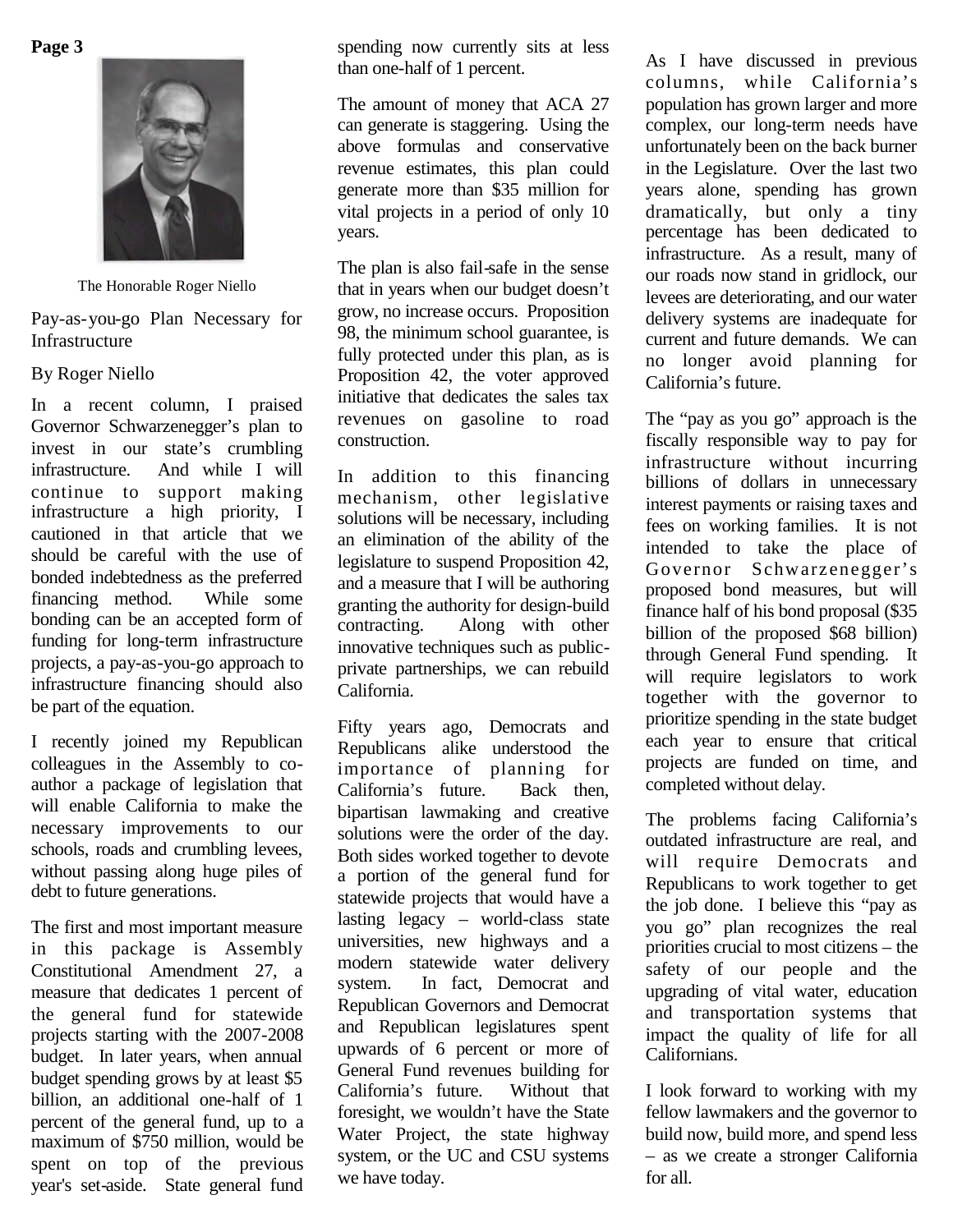# **LETTERS (Cont.)**

contract for space, and buy what was needed. We also raised over \$10,000 to begin operations. When we opened the permanent office in 1992, it was one of only 5 in the 58 counties in the state. Donna worked to coordinate all county campaigns for statewide office, and volunteer Patty Maisch and I established the "skunk works" to provide logistic support for all Republican candidates in both primary and general elections, saving the campaigns money and time. Donna became the first Executive Director of Party Headquarters and, in 1992, we won three of four locally targeted Congressional and Assembly seats, losing only one, Vic Fazio's seat, which cost the Democrats over \$5 million to hold. Our Headquarters operation was so successful it was visited by Governor Wilson, and commended by the state party. They recommended we create a "road show" to brief and instruct other Central Committees how to combine and sustain coordinated campaign efforts, a process developed by Donna. Since then, Donna has sustained the Headquarters, and it has been able to continue to hold a Republican majority of local, statewide, and national offices, notwithstanding that our registered voters are outnumbered by the Democrats. When it comes to political "smarts" Donna is the best we own.



**Page 4** The River City Republicans, as one jockey replies, "Nothing is wrong of the best volunteer organizations we have, should certainly strive to put members on the Central Committee. But use of the Democrats' technique of personal denigration that we witness daily in the attacks on President Bush should have no place in our club.

Joe Sullivan

#### **HAVE A LAUGH OR TWO**

A champion jockey is about to enter an important race on a new horse. The horse's trainer meets him before the race and says, "All you have to remember with this horse is that every time you approach a jump, you have to shout, 'ALLLLEEE OOOP!' really loudly in the horse's ear. Providing you do that, you'll be fine."

The jockey thinks the trainer is mad but promises to shout the command. The race begins and they approach the first hurdle. The jockey ignores the trainer's ridiculous advice and the horse crashes straight through the center of the jump.

They carry on and approach the second hurdle. The jockey, somewhat embarrassed, whispers 'Aleeee ooop' in the horse's ear. The same thing happens--the horse crashes straight through the center of the jump.

At the third hurdle, the jockey thinks, "It's no good, I'll have to do it," and yells, "ALLLEEE OOOP!" really loudly. Sure enough, the horse sails over the jump with no problems. This continues for the rest of the race, but due to the earlier problems the horse only finishes third.

The trainer is fuming and asks the jockey what went wrong. The

with me - it's this horse. What is he – deaf or something?"

The trainer replies, "Deaf?? DEAF?? He's not deaf--he's BLIND!"



A woman went to the doctor's office, where she was seen by one of the new doctors. After about 4 minutes in the examination room, the doctor told her she was pregnant. She burst out screaming as she ran down the hall. An older doctor stopped her and asked what the problem was, and she told him her story. After listening, he had her sit down and relax in another room.

The older doctor marched down the hallway, back to where the first doctor stood and demanded, "What's the matter with you? Mrs. Terry is 63 years old, she has four grown children and seven grandchildren, and you told her she was pregnant?"

The new doctor continued to write on his clipboard and without looking up said "Does she still have the hiccups?"

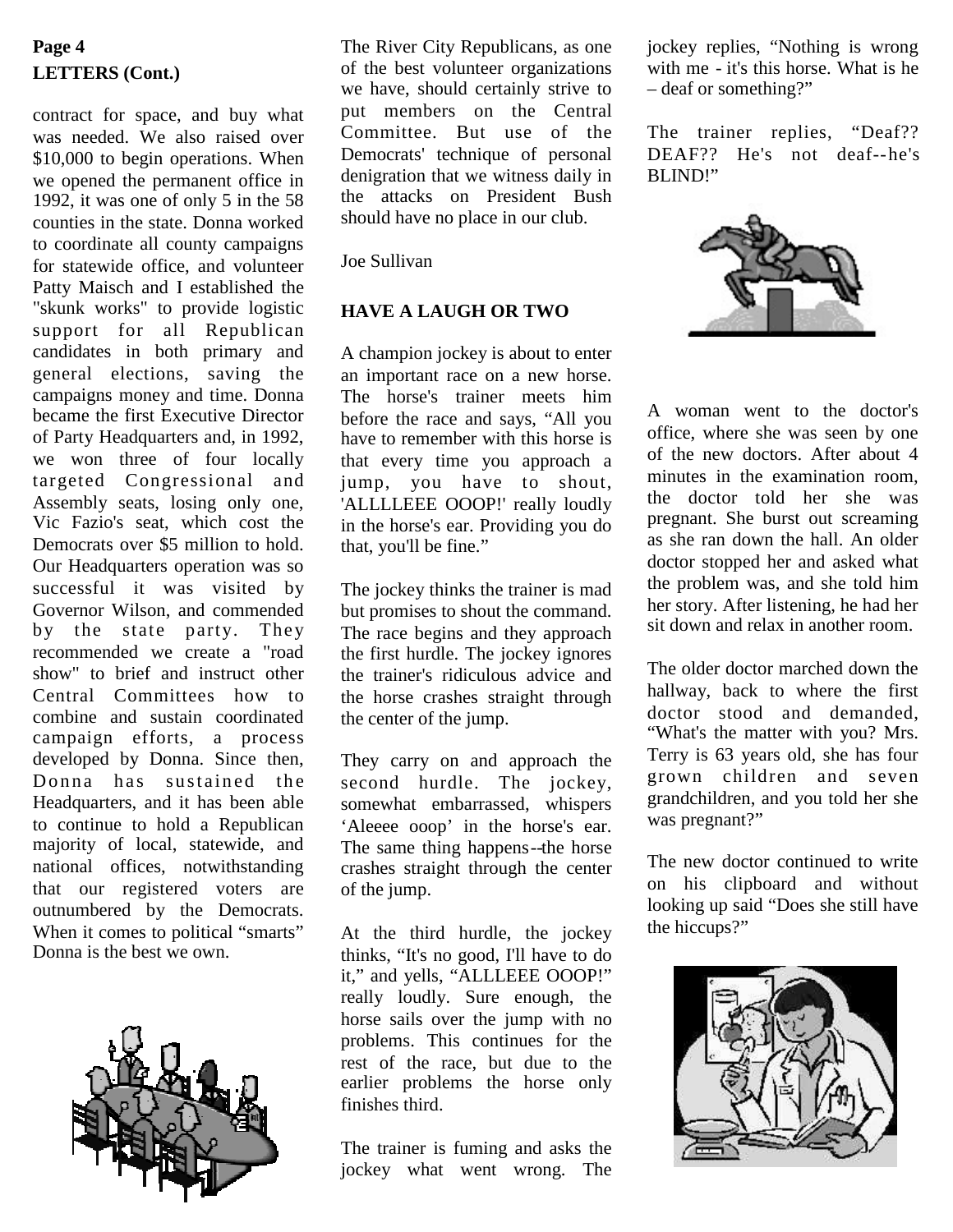### **Page 5 CARL'S WASHINGTON BUZZ**

#### McCain Strategy

Sen. John McCain's advisers "want to build out their campaign with members of the Bush circle, and base McCain's pitch on the notion that he is the only sensible, electable and competent commander who can take control of the war on terror."

At last weekend's Southern Republican Leadership Conference, McCainanites "worked closely on straw poll strategy with Gov. Haley Barbour of Mississippi, a Bush loyalist widely regarded as one of the sharpest strategic and organizational minds in the party. They are wooing him to come aboard officially, which would be a major coup for McCain. Word around the Peabody lobby is that another former GOP chairman, Richard Bond, is part of an unofficial circle of counselors, too."

#### DeLay how did he win

To hear people in Tom DeLay's 22nd CD a few weeks ago, he was facing a serious primary threat. There were no DeLay lawns signs anywhere while his opponents' were all over the place. No DeLay campaign appearances, no bumper stickers, no nothing. Instead he was busy chillin' with his lobbyist pals in DC (literally). DeLay scored 2/3rds of the vote without lifting a single finger in the district. But that victory wasn't that easy. His operation was frighteningly effective. His field people  $zeroed$  in on the core constituencies. For example, every house with a car sporting one of those fish magnets was targetted. Those voters were bombarded with DeLay's direct mail and urged to turn out and vote. DeLay didn't win because of ol' shoe leather. He won because of topn o t c h t e c h n o l o g y . His ability to identify and turn out his voters has been proven be effective.

#### **Ten Things Every Property Owner Should Know About Their Property Assessment and Taxes**

By Sacramento County Assessor Ken Stieger

In my travels speaking throughout the county, I have found that many people, including some real estate professionals, have misconceptions about their property taxes. In an effort to help you better understand the property tax laws I have developed a list of ten things every property owner should know about property taxes, from the most frequently asked questions I receive during my talks.

1) Real Property (Land and Improvements) can only be reassessed (revalued for tax purposes) if there has been a change in ownership, new construction or a decline in value.

2) If you own and occupy your home, you may qualify for a homeowner's exemption on your property. This is currently a \$7,000 reduction from the assessed value of your home, which results in a \$70 savings per year. You can check your tax bill to see if your residence already has one.

3) Remodels, or repair and replacement of existing items on your property do not cause reassessment unless you have renovated the building to the extent it becomes substantially equivalent to a new building. Additions will be assessed at fair market value.

4) Refinancing will not cause a reassessment of the property. However, you may be asked to provide supporting documentation.

5) Any transfer between spouses will not cause a reassessment of the property.

6) Declines in the value of your property due to a natural calamity (Fire, Flood, Earthquake) or market conditions can reduce your property assessment temporarily until the condition is remedied. Requests/ Applications for reduction can be made with the County Assessor.

7) Supplemental Assessments occur whenever a change in ownership or new construction occurs, and are in addition to your annual bill sent out each October. These bills are not normally paid through your impound account.

8) Transfers of title between parents and children, or in certain circumstances Grandparents and Grandchildren, may be excluded from reassessment if an application is filed with the County Assessor and certain conditions are met. Each individual owner can transfer property up to 1 million dollars worth of assessed value in addition to their primary residence to their children/ parents/grandchildren.

9) If one owner of your residence is age 55 or older, and you purchase a residence of equal or lesser market value within the same county, you may transfer your old property tax base to your new property, if an application is filed with the County Assessor and certain conditions are met.

10) If you have a concern that your property is assessed too high, please contact your Assessor's office first to try and resolve the issue. If it cannot be resolved, then file an appeal of your assessment with your local Assessment Appeals Board under the County Board of Supervisors. You must file the appeal within 60 days of the date the bill or notice was sent, or for the annual main roll bill, between July 1st and November 30th of each year.

As Sacramento County Assessor, it is my intention to keep taxpayers informed. For additional information about the Assessor's office or Property Tax laws please visit my website at www.saccounty.net/assessor.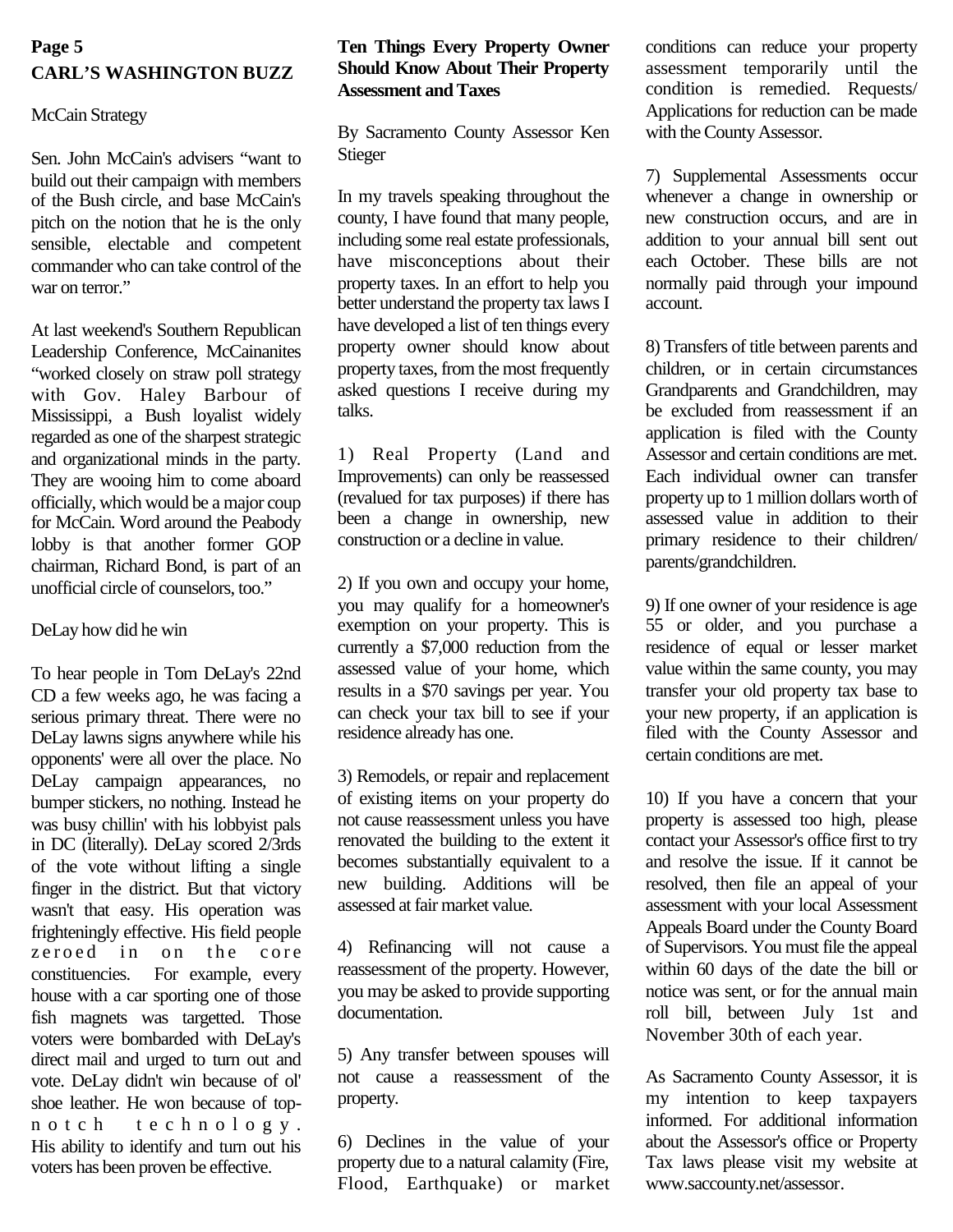# **Page 6 GOVERNOR'S CORNER**



# Schwarzenegger

#### **Clean Energy for California**

Governor Arnold Schwarzenegger today addressed the National Hydrogen Association's 17th annual conference, discussing his administration's commitment to protect California's environment and encourage the use of clean energy sources such as hydrogen.

"California is investing millions of dollars to line our freeways with hydrogen fueling stations so that low emission cars can travel up and down our wonderful state," said Governor Schwarzenegger, who addressed the assembly of nearly 1,000 participants in Long Beach in a video-taped address from the State Capitol. "With more and more businesses proving that hydrogen power is practical, clean and here to stay, we are well on our way to a hydrogen future. California is committed to clean air and the health and economic benefits that go along with it."

Developing a robust infrastructure to support the wide use of hydrogen power and clean energy in California has been a top priority for Governor Schwarzenegger.

In April, 2004, the Governor signed an executive order creating a public and private partnership to build the Hydrogen Highway in California by 2010. The goal of the initiative is to rapidly modernize California's transportation infrastructure and economy to support the use of hydrogen energy.

The Governor opened California's first retail hydrogen fueling station in October, 2004, located at Los Angeles International Airport. Currently, there are several retail hydrogen-fueling stations in the state, including one opening today in Oakland. Eventually, a network of 150 to 200 hydrogen-fueling stations throughout the State (approximately one station every 20 miles on the State's major highways) would make hydrogen fuel available to the vast majority of Californians.

Facing California's population growth, Governor Schwarzenegger has made bold strides with his agenda to protect California's environment and resources. He has set ground breaking goals in reducing greenhouse gas emissions, made a priority of taking high-polluting cars and buses off California highways and has taken action to protect the state's coastlines and preserve open space.

Among his environmental a chievements. Governor Schwarzenegger:

• Signed an executive order setting unprecedented goals to reduce greenhouse gas emissions to year 2000 levels in the next five years and to 1990 levels in 15 years.

- Implemented regulations toughening new car standards to reduce emissions by 30 percent in the next 10 years.
- Invested more than \$140 million in the Carl Moyer Program to clean up dirty trucks, buses, and agricultural equipment, which will reduce smog-forming oxides of nitrogen emissions by approximately 7,000 tons annually, equivalent to taking more than 700,000 cars off the road.
- Created the Green Building Initiative setting goals to reduce electricity use and create more energy efficient public and private structures throughout the state.
- Called on utilities to acquire 20 percent of the power used within the state from renewable sources by 2010 (seven years ahead of what the law requires), and use 33 percent renewable power by 2020.
- Created the Million Solar Roofs Initiative to have 1 million solar roofs on residential and commercial buildings by 2018.
- Signed legislation prohibiting cargo and cruise ships from dumping polluted water, sewage and trash into the ocean off California's coast.
- Created the Ocean Action Plan to effectively manage and protect California's ocean and coastal resources.

#### **Republicans of River City Board of Directors:**

Carl Burton, President Norman Jachens, 1<sup>st</sup> Vice President George Bradshaw, 2<sup>nd</sup> Vice President Robert Evans, Treasurer<br>Betty Axup, Membership Secretary Paul Green, Jr., Past President Betty Axup, Membership Secretary Florin Ciuriuc, Director William Chan, Director Richard Eigenheer, Director Ed Gorre, Director Marion Higdon, Director Fred Hildebrand, Director Richard LaFontaine, Director Marko Mlikotin, Director<br>Mary Pearson, Director Barbara Sullivan, Director

Barbara Sullivan, Director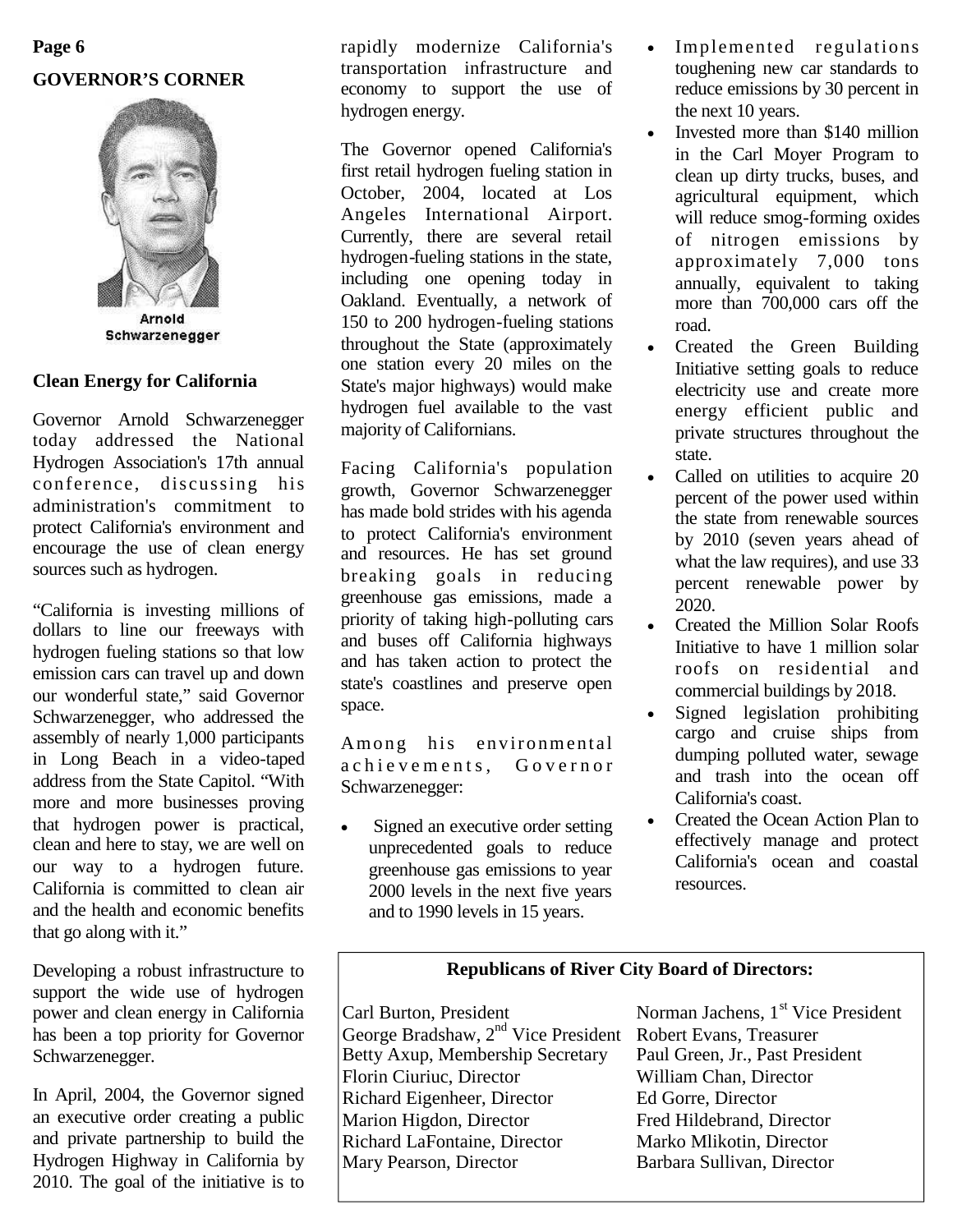## **The President's Corner Page 7**



Carl Burton, President of RRC

Republicans of River City members are going to have a busy election year with some of our members running for office. Past President Paul Green is running in 6th Senate District and Registration Chairman William Chain is running in the 9th Assembly District, along with some of our members running for City Councils and School Boards

A number of our members are running for Sacramento County Republican Party Committee this coming June 6.

This fall we need a special team of Republicans to turn out at republican events in the county supporting our candidates. Some times we will receive only a few hours notice from our candidates.

We will be volunteering to register new Criticizes this year starting on April 11. And if were able raise the necessary funds this month come May we will have a booth at the Sacramento County Fair to register voters and pass out information about our Republican candidates. The Fair this year will be over the Memorial Day Weekend for 5 days. If you can contribution some time or money to RRC we can have a great booth at the Sacramento County Fair and make this effort a

success.

At the fair we will be recruiting precinct workers for the county party in order to help them reach their goal of 500 precinct workers. Precinct workers are the foot soldiers in helping to reelecting Gov. Schwarzenegger and the whole Republican team this coming November.

If you can help us with time or money please let us know.

Twenty one members of Republicans of River City (the Sacramento Chapter of the California Congress of Republicans) attended the state Republican Convention in San Jose this past weekend as either delegates or guests.

A number of our members had submitted resolutions dealing with the Governors Strategic Growth Plan for the state (better schools, safer levees, and better roads). Our resolutions were referred to the committee dealing with initiatives (because the plan requires bonds which in turn require an initiative be put to the voters).

At the last convention CCR's resolutions were the only ones to pass. We look forward to bringing our  $\begin{bmatrix} \text{Carl W1} \\ \text{terms} \end{bmatrix}$ Strategic Growth Plan resolutions back before the members of our state party at the CRP August Convention in Los Angeles.

I want to thank Norman Jachens, our 1st Vice President for helping us to draft our resolutions and for Norm and our Past President Paul Green for serving with distinction on the Resolutions Committee.



Would you like to be a contributor to the Republicans of River City newsletter? If so, let us know about it!

Send an email to us at editor@sacrrc.com.



**Would you be interested in placing an ad for your business, product or service in this newsletter?**

**The Republicans of River City newsletter is read by more than 750 Republicans and Republican policy supporters.**

**If you are interested in placing an ad in the Republicans of River City newsletter, contact Carl Burton at 916-359-5741 or** send an email to **editor@sacrrc.com.**

**Carl will discuss ad rates and the** and conditions of **advertising in our newsletter with you. We look forward to helping you reach new customers with your ad.**



Volume 2006, Issue 3 P. O. Box 1635 Carmichael, CA 95609-1635

Editor: Robert S. Evans Telephone 359-5741